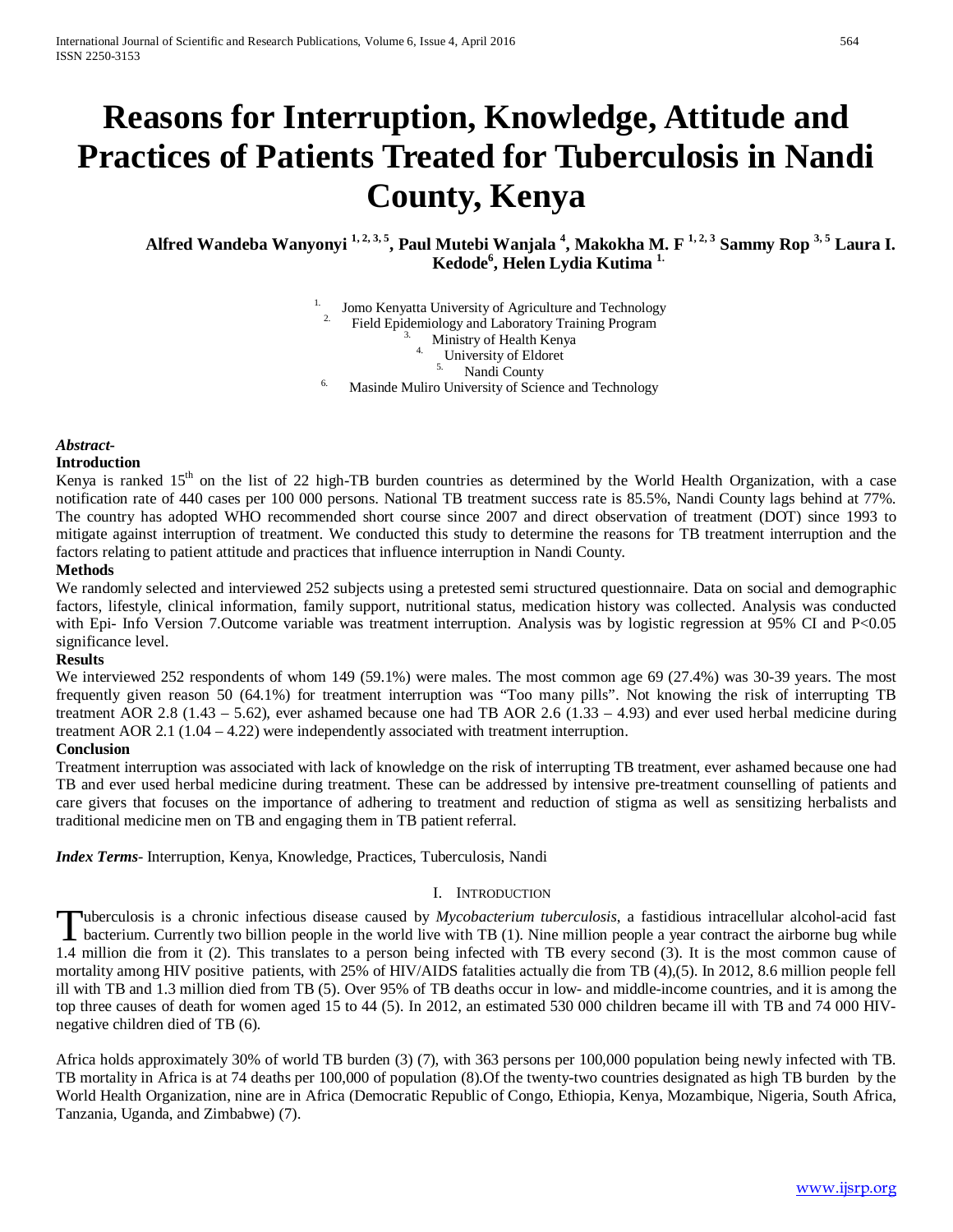In Kenya, national TB treatment success rate is 85.5% (9), Nandi county lags behind at 77% (10). The case detection rate is 85% (11). WHO estimate show that the country currently has 3024 multi drug resistant (MDR) TB patients; this has justified the need of a surveillance system to monitor MDR TB (1).In 2010, Nyanza, Rift valley province and Nairobi all contribute 56% of the total TB burden in Kenya (12).

Successful treatment of TB involves taking treatment for at least 6 months. Kenya has adopted WHO recommended short course since 2007.This involves 2 months of intensive phase and 4 months of continuation phase. Treatment interruption is one of the major obstacles to TB control. Poor adherence means patients remain infectious for longer and are more likely to relapse or succumb to TB. To improve compliance to treatment, emphasis is placed on direct observation of treatment (DOT) by a health worker or a close family member. Despite use of this WHO recommended strategy since 1993, Kenya is still among the 22 high TB burden countries in the world.

Treatment interruption appears to be significantly linked to transportation time, the sex of the patient, patient information and the quality of communication between patients and health workers (13). In a study in 2011 in Nigeria, Ibrahim *et al* showed that interruption of treatment was associated with living more than 5km from the patients' treatment Centre (13).This study established distance, cigarette smoking and lack of knowledge of treatment duration of TB as independent predictors. This is also supported by O'Boyle *et al* (14) in Malaysia and Kandel *et al* (15) in South Africa. They reported long distance, costs of travel and travel time as predictors of interruption of treatment among TB patients. Association of TB and smoking is also documented in a study in Hong Kong (16).

Patient knowledge, attitude and practice are also important determinants of interruption. The disappearance of symptoms is an indication of clinical improvement from diseases and a measure of the effectiveness of therapy. Because of the high quality drugs used in the DOTS strategy it is common place for TB symptoms to disappear within a few weeks of treatment (17). Patients with inadequate knowledge of the duration of the treatment may feel that they are cured and thus stop the treatment. Kaona *et al* (2004) in his study on assessment of factors contributing to TB treatment adherence in Ndola, Zambia found that feeling well was the major reason for patient stopping treatment.

The attitude of the health care worker towards the patient remains an important factor that can keep the patients on treatment or make them interrupt. Unfriendly attitude might make patients feel threatened and unwelcomed leading to treatment interruption. Negative effect of poor attitude of health care workers on TB treatment was reported by Jaiswal *et al*. They noted that patient who defaulted from treatment blamed the health workers for their unpleasant behavior and attitude towards them, whom they described as rude and unhelpful (18).

Cultural and religious practices also influence on patient health seeking behavior including adherence to TB treatment in many developing countries. Studies from Africa, Bangladesh and Syria showed that most married women must seek permission from their husband to attend health care services including TB treatment (19) (20). Despites this barrier women tend to adhere to anti-TB treatment leading to better treatment outcome than men indicating that there could be hidden factor among the female. However, Ibrahim *et al*., (2014) found no significant relationship between age and gender and interruption of TB treatment.

Tuberculosis, like HIV/AIDS, is often associated with stigmatization and thus may create resistance among patients to treatment. A study carried out in Nigeria (21), raised an important point of delays in care seeking behavior due to stigma experienced by TB patients. Studies have shown that stigmatization creates self-denial among those with diseases like TB and Sexually Transmitted Infections (STIs); hence most of them fail to comply with the treatment (22).

Despite these multiplicity of determinants of treatment interruption, we believe the easily modifiable factors are the ones we should focus on. This is why we chose to determine the reasons for TB treatment interruption and the factors relating to patient attitude and practices that influence treatment interruption. Since Nandi County has a treatment success rate below the national target, we choose to conduct the study in this county in order to use the findings to improve the TB indicators.

## II. METHODS

# **Study Site**

The study was conducted in Nandi County, Kenya. The county borders Uasin-Gishu county, Kericho county, Vihiga county, Kisumu county and Kakamega county. It comprises 5 administrative sub-counties; Nandi central, Nandi North, Nandi South ,Nandi East and Tinderet (23).It covers a total area of 2884.2 square kilometers with temperatures ranging from 120 to 260 c and rainfall between 1200mm and 2000mm per annum (24).The county population is 752965 people, with density of 261 persons/Km2.The population is distributed across age groups as follows; 0-14 (45%), 15-64(51.4%) and above 65(3.6%).Of the population, 47.4% live below the poverty line. Agriculture is the main economic activity .Nandi County has a total of 138 health facilities, infant mortality ratio of 66 per 1000 newborns and an under five year's mortality rate of 111 per 1000 live births. The main diseases affecting residents in the county are Malaria, respiratory tract infections, diarrhea diseases and skin diseases.

## **Study design**

We conducted a cross sectional study between April and June 2015.

# **Study population**

Our study population was patients who had been initiated on treatment for TB between January 1st, 2013 and June 30th, 2014. **Sample size determination**

We determined minimum subjects to be sampled with a consideration of 95 % confidence interval, a power of 80 %, Zα of 1.96 and a precision of 0.05.In 2009, E.J Carter estimated prevalence of treatment interruption at 19%.Patients initiated on treatment in Nandi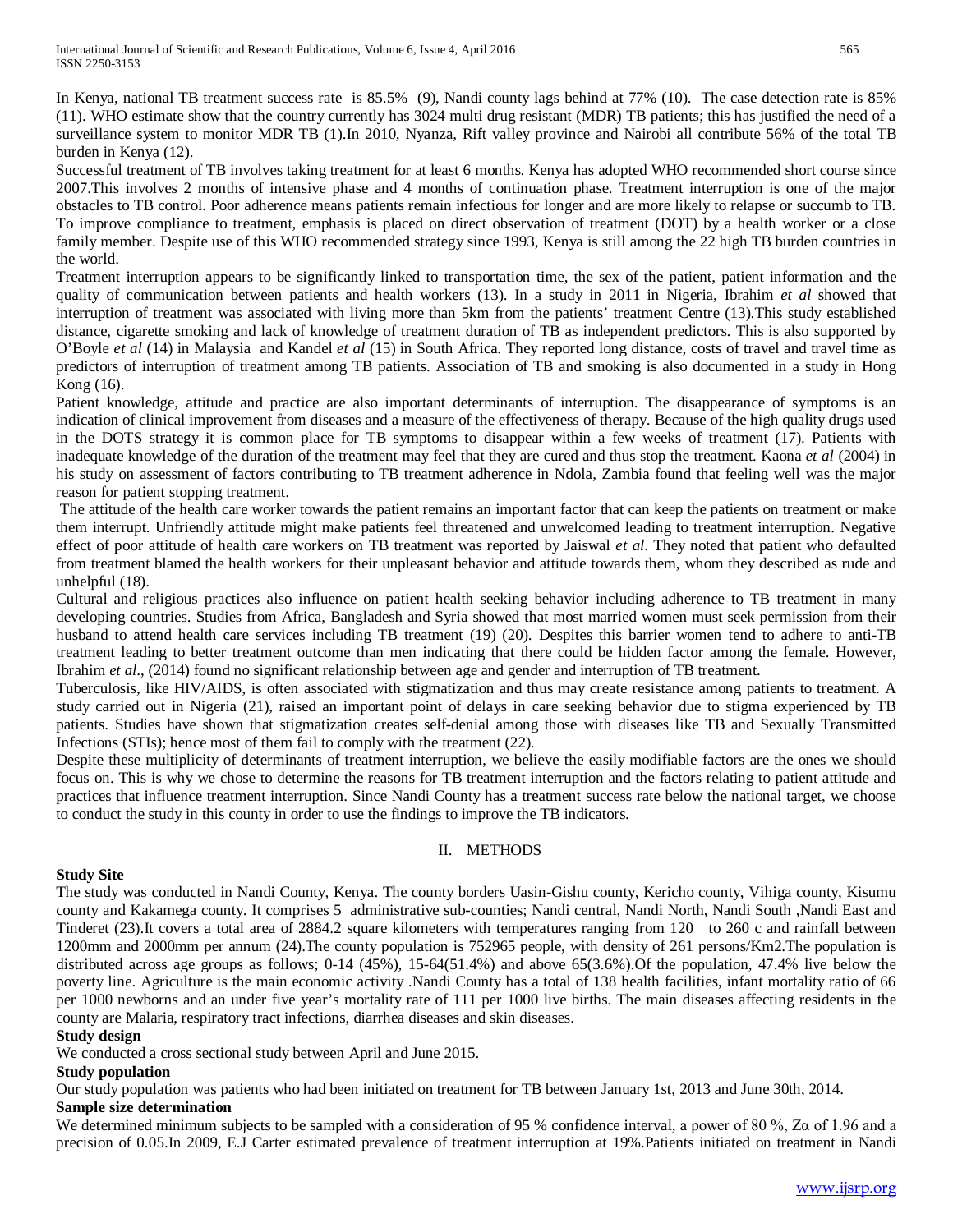county between 1st January, 2013 and 30th June 2014 was 843.Using Cochrane formula (1977) we obtained a minimum sample of 236 which we adjusted to 260 after a 10% adjustment for non-response.

## **Sampling Procedure**

We used simple random sampling .A list of all the patients initiated on treatment for TB from January 1st, 2013 to June 30th, 2014 in Nandi County was obtained from the county TB register. Using a computer, we generated 260 random numbers between 1 and 843.The patients alongside these numbers were selected and enrolled in the study for interview. Refusals were replaced with the next consecutive numbers up to three consecutive replacements for each refusal. Beyond three consecutive refusals for a single slot, then a new computer generated number was generated.

#### **Eligibility and exclusion criteria**

We included patients in the county TB register aged 14 years and above, who had been initiated on treatment between January 1st 2013 and 30th June 2014 and gave assent and/consent. The participants in the study included new TB cases, re-treatments, smear positive, smear negative, defaulters and non-defaulters, those with known or unknown HIV status. At the time the study was conducted, the patients were expected to have completed treatment if they had observed their prescription without missing their pills. We excluded those aged 13 years and below since they would not give objective opinions. Those patients who did not give consent were also exclude as were those transferred out of the county after initiation of treatment. We also excluded those who died after initiation of treatment to avoid interviewing proxies since this would introduce bias.

## **Case definitions**

We used the following case definitions:

- A TB patient was defined as a person who had been diagnosed with TB based on clinical, microscopic or X-ray examination within Nandi County and initiated on treatment between January 1, 2013 and June 30, 2014.
- Treatment interruption was defined as failure to adhere to prescribed TB medication for a period of two consecutive weeks or more by persons who were already on TB treatment, regardless of their return to therapy or DOTs afterwards.

#### **Data collection**

The sampling frame was obtained from the county TB register for the year 2013/2014.This was downloaded into Microsoft Excel sheet. The randomly selected subjects were interviewed by directly administered pretested questionnaires by trained data collectors. The data collectors comprised mainly the TB ambassadors who are employed by partners implementing TB activities in the county. They are provided with motorbikes and bicycles which they use to do home visits. They used these means to trace subjects and conduct interviews at their homes. Those patients not found were still traced with their telephone contacts available in the TB registers. The questionnaires were both in English and the local languages (Nandi, Luhya and Luo).

This method enables the interviewers to clarify and elaborate the purpose of the research and effectively convince the respondents about the importance of the study. We collected information on socio-demographics, clinical presentation, side effects, reasons for interruption if any, patient knowledge on TB, attitudes and practices. We used the clinic registration number as the unique identifier during data collection. The questionnaires were reviewed daily and stored in lockable cabinets.

## **Data analysis**

Data from questionnaires were then transferred into Epi- Info Version 7(CDC, USA Atlanta) make view by two sets of data clerks to minimize errors. The resulting two sets of database were cleaned and validated using check codes and queries, comparisons being made between the sets. In case of discrepancies, reference was made to the original copy of questionnaire.

 Univariate analysis using frequency and proportions. Variables that are continuous were summarized using means and standard deviation while discrete variables were summarized using median, range and inter-quartile ranges. Bivariate analysis was done to establish determinants of treatment interruption using prevalence odds ratio as a measure of association, where 95% confidence intervals were used with Yates corrected chi-square test of significance where factors with p-values of  $\leq 0.05$  were considered as significant. The outcome variable was treatment interruption. The independent contribution of each significant factor was assessed using unconditional logistic regression where factors with a p-value of  $\leq 0.15$  were considered. This also controlled for multiple confounding. Stepwise forward elimination method was used to select the variables in the final model.

#### **Ethical approval and considerations**

A consent form explaining the rationale and benefits of the study was used to seek informed consent from potential participants. Participants between 14 years and 17 years of age assented to the study and consent was obtained from their guardians. Participation in the study was voluntary and participants were at liberty to withdraw from the study at any stage without being penalized. No study participant was identified by names in any report from the study. The study had minimal risks. Permission was obtained from Nandi county health department. Clearance was also obtained from Jaramogi Odinga Oginga Teaching and referral hospital (JOOTRH) ethical review board prior to data collection (ERC.2/VOL.1 (103)).

#### III. RESULTS

#### **Socio-demographic of TB patients**

We interviewed 252 respondents of whom 149 (59.1%) were males. The most common age 69 (27.4%) was 30-39 years. The mean age was  $40.0 \pm (15.3 \text{ years})$ , median age was  $37.5$  years (IQR  $28.5 - 48.0$ ) while mode was  $30.0$  years. One hundred and forty-three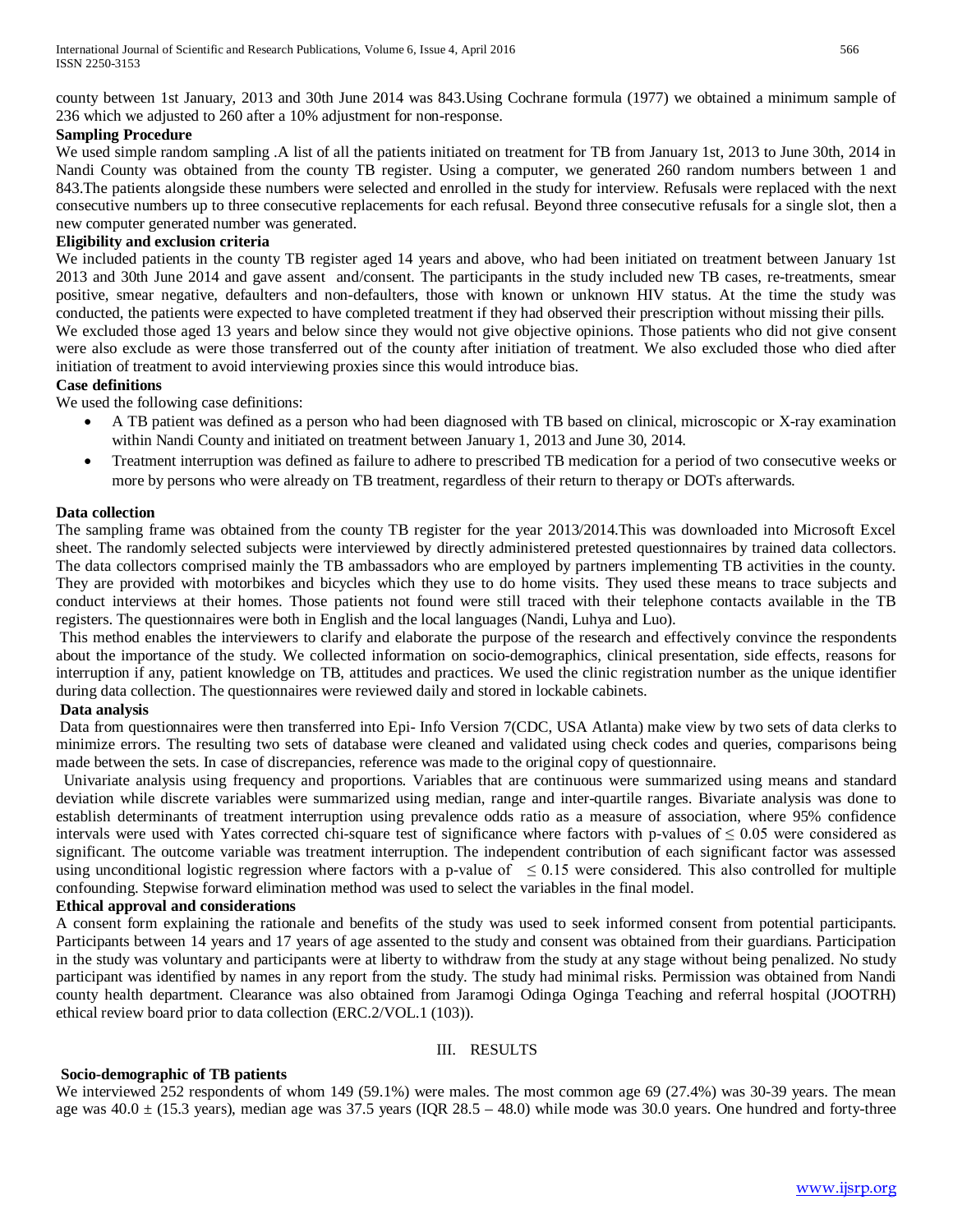(56.8%) were married while the rest were in other types of relationships. Monogamy was reported among 206 (81.8%). Most 152 (60.3%) had attained primary education while the rest had post-primary education (Table 1).

## **Symptoms, Side effect profile and reasons for interruption of TB treatment**

A total of 220 (87.3%) presented with cough at diagnosis while the rest did not. Night sweat 173 (68.7%) was the second commonest symptom followed by chest pains 172 (68.3%).The most frequently given reason 50 (64.1%) for treatment interruption was "Too many pills". Other reason given included side effects 41 (52.6%), Inadequate food 40 (51.3%) and Unpleasant medication 37 (47.4%).None of those interviewed indicated having interrupted treatment due to drug stock outs. The most 119(47.2%) reported side effect was change in urine colour. One hundred and eighty-two (72.2%) reported that TB is caused by an infectious agent, the rest either gave a wrong response or did not know the cause of TB (Table 2).

## **Predictors of treatment interruption based on knowledge and practice of patient**

Sharing utensils with others in the community during treatment OR  $0.5(0.31 - 0.86)$ , Ever ashamed because of having TB 3.3 (1.87 – 5.74), Ever experiencing being neglected because of TB OR 1.9 (1.08 – 3.19), Use of herbs during treatment OR 2.6 (1.36 – 5.01), Lack of knowledge on TB transmission OR 2.0 (1.13 – 3.47) and Lack of knowledge on risk of treatment interruption OR 4.1 (2.15 – 7.76) were found to be statistically significant on bivariate analysis. Sex and age were not statistically significant (Table 3).

On Logistic regression, not knowing the risk of interrupting TB treatment AOR 2.8  $(1.43 - 5.62)$ , ever ashamed because one had TB AOR 2.6 (1.33 – 4.93) and ever used herbal medicine during treatment AOR 2.1 (1.04 – 4.22) were independently associated with treatment interruption (Table 4).

## IV. DISCUSSION

We determined the reasons for TB treatment interruption and the factors relating to patient attitude and practices that influence treatment interruption in Nandi County. We found that one in every three patients initiated on treatment for TB would interrupt. The major factors associated with treatment interruption were not knowing the risk of interrupting TB treatment, ever ashamed because one had TB and ever used herbal medicine during treatment.

Similar findings on interruption rates are also documented by Ibrahim et al, 2011 (13) who found one in every five patient in Plateau state in Nigeria to have interrupted. In South Africa, Kandel et al, 2008(15) found interruption rates of 47% in a similar setting. This high rate could be attributed to the increasing TB burden due to HIV/AIDS pandemic (25) (26) against a low health workforce. This has made pre-treatment counseling to be insufficient and of poor quality since health workers are overburdened. Insufficiency of counseling as a contributor to high interruption rates has also been advanced by Muture et al., (2011) (17).Inadequate pre-counselling would subsequently lead to poor patient practices that make patients vulnerable to failing to take their pills.

Use of herbal medicine during treatment increased the risk of interrupting treatment twofold. Similar findings have been documented by Muture et al., 2011) (17) who found that use of herbal medication was associated with a six fold increase in risk of interruption (AOR 5.70).Boateng et al., 2010 also found that defaulters were more likely to receive other health care (Spiritualists and traditional healers) more than non-defaulters (OR 2.96) in a study in Ghana. Like most rural settings in Africa, traditional medicine men and herbalists exist in Nandi County. They are in constant competition with conventional medical practitioners, in some areas, especially so where the level of education is low. In such areas, it is easy for the herbalist to convince patients since they believe in witchcraft. Use of herbal medicine as an alternative showed lack of confidence in the use of prescribed anti-TB drugs as well as inadequate information. This meant they could easily abandon treatment in favour of the herbal medicine. Since the efficacy of the herbal medication is not assured, this leads to continued infectivity and thus increased TB burden. Use of herbal medicines is also associated with liver and kidney damage. Since anti-TB drugs are also associated with liver damage, their concurrent use with herbal medicines would make increase the damage, leading to excercebation of the unpleasant side effect. Side effects discourage patients from taking their pills.

Apart from use of herbal medication, stigma was found to significantly influence interruption. Being ashamed because one had TB was associated with three times risk of interrupting treatment. Similar findings were reported in a study in Madagascar (27) about patients who "felt that TB was a shameful disease" who had three times the risk of defaulting treatment compared to those who did not (OR 2.97). Stigma associated with TB and HIV/AIDS acts as a barrier to adherence since patients are not free to disclose their condition. They hide from family members and thus end up not getting the desired support. This ultimately ends up in non-adherence. A study in South Africa assessing effect of attitude and knowledge on TB treatment initiation and adherence concluded that stigma influenced TB patients' decisions in health seeking behavior and adherence (28).

We also found that knowledge on TB was an important predictor of interruption. Patients who did not have knowledge on the dangers of interruption were three times (AOR 2.8) more likely to interrupt as compared to those who did. Several studies have documented the role of knowledge on TB in determining interruption (29) (30) (31).Boateng et al., (2010) established that knowledge on how people get TB, whether TB is curable and knowledge on symptoms of TB were important determinants of TB interruption. The drugs used in the first two months of treatment are highly effective and thus kill most of the bacteria on initiation of treatment (32) (33) (34). The reduction of the bacteria load leads to resolution of symptoms making the patients feel better. This explains why most patients would default early in the course of therapy. This is due to inadequate knowledge on TB leading to interruption of treatment. . Kaona et al in their study on assessment of factors contributing to TB treatment adherence in Ndola, Zambia showed that feeling well was the major reason for patient stopping treatment (35). Their finding is similar with our results which revealed that lack of knowledge of duration of treatment was significantly associated with interruption of treatment.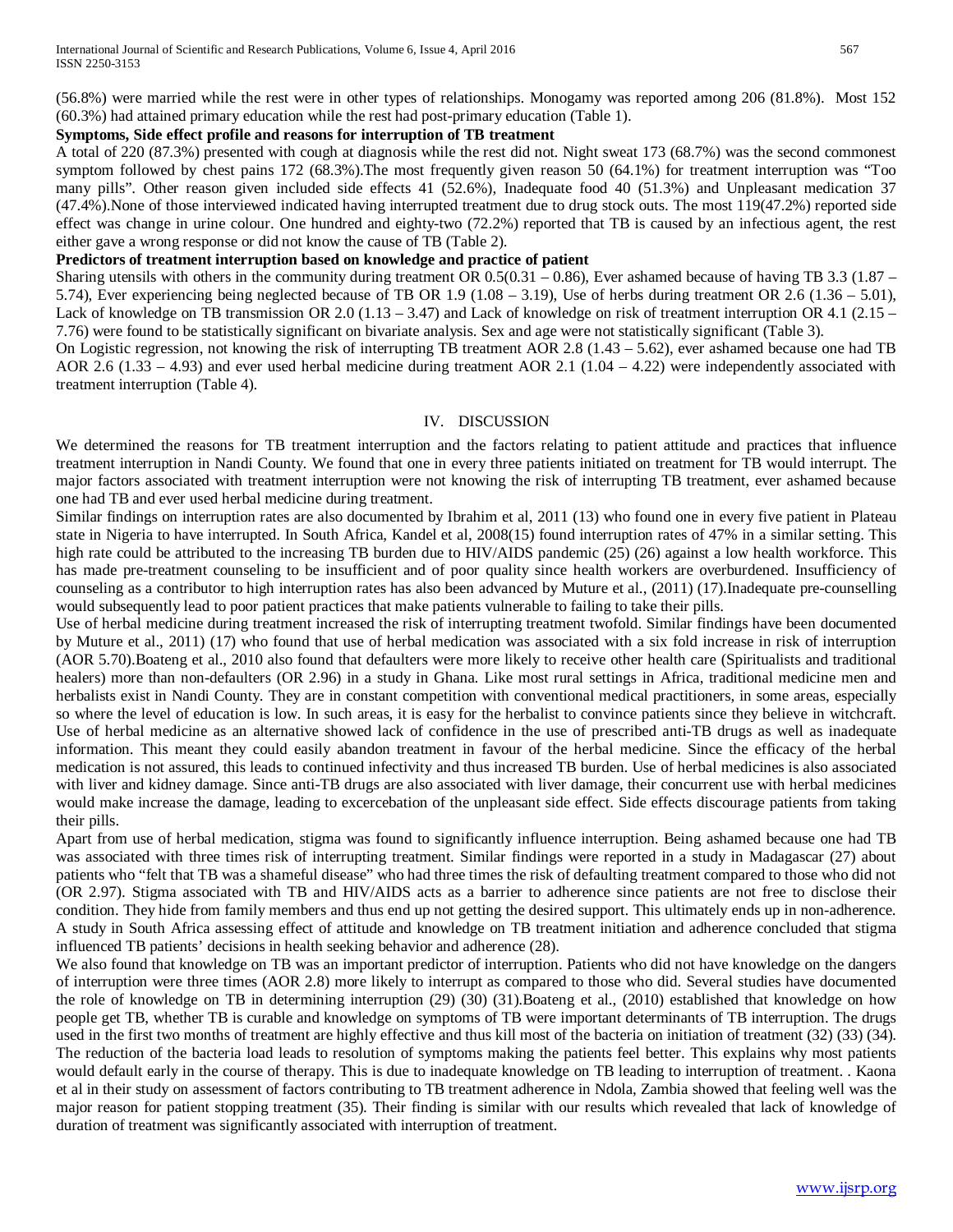Our study findings should be interpreted in consideration of some limitations. The study excluded patients treated for TB aged 13 years and below. This accounts for 11% of all TB patients (36).This may affect generalization of the study on the entire population. The study was also prone to interviewer bias since the TB ambassadors (interviewers) are also involved in patient care. We reduced this bias by intensive training of data collectors.

#### V. CONCLUSION

This study has shown that treatment interruption in Nandi County is high. This was attributed to poor pre-treatment counselling leading to inadequate knowledge of TB and poor patient practices. It was also deduced that the most important factors associated with treatment interruption were lack of knowledge on the risk of interrupting TB treatment, ever ashamed because one had TB and ever used herbal medicine during treatment. We suggest that these factors be addressed to reduce treatment interruption by intensive pretreatment counselling of patients and care givers that focuses on the importance of adhering to treatment and reduction of stigma. Herbalists and traditional medicine men should be sensitized on TB and engaged in TB patient referral.

#### **APPENDIX**

Appendixes, if needed, appear before the acknowledgment.

#### ACKNOWLEDGMENT

We wish to thank the following for their support during the development of this paper: Ministry of Health Kenya, for financial support and an opportunity to undergo post graduate training, FELTP Kenya for financial and academic support, CDC for financial and technical support ,Nandi County health department ,specifically the Chief officer of Health, Dr. Edward Serem, County director, County TB coordinator, all sub-county TB Coordinators and all data collectors for their support during data collection.

#### COMPETING INTEREST

We wish to state that there was no conflict of interest in this study.

#### **REFERENCES**

- [1] van't Hoog AH, Laserson KF, Githui WA, Meme HK, Agaya JA, Odeny LO, et al. High prevalence of pulmonary tuberculosis and inadequate case finding in rural western Kenya. Am J Respir Crit Care Med. 2011 May;183(9):1245–53.
- [2] Sharecare. How many people in the world have tuberculosis (TB)? Tuberculosis (TB) Sharecare. 2013.
- [3] World Health Sciences. Tuberculosis World Wide Statistics and Infection Rates. 2013.
- [4] Nathan F. World Tuberculosis Day 2013: The second biggest global killer; Independent Health Blogs. web page. 2013
- [5] WHO. WHO's 2013 global report on tuberculosis: successes, ... PubMed NCBI. Lancet. 2013;
- [6] Chaisson RE, Martinson NA. Tuberculosis in Africa Combating an HIV-Driven Crisis. N Engl J Med. 2008;358(11):1089–92.
- [7] Zumla A, George A, Sharma V, Herbert RHN, Oxley A, Oliver M. The WHO 2014 global tuberculosis report--further to go. Lancet Glob Heal. 2015 Jan;3(1):e10–2.
- [8] TB CARE I Kenya.
- [9] MOH Kenya. DLTLD Annual report 2012. Government of Kenya; 2013.
- [10] Sitienei J, Nyambati V, Borus P. The Epidemiology of Smear Positive Tuberculosis in Three TB/HIV High Burden Provinces of Kenya. Epidemiol Res Int. 2013 Oct ;2013:e417038.
- [11] Ibrahim LM, Hadejia IS, Nguku P, Dankoli R, Waziri NE, Akhimien MO, et al. Factors associated with interruption of treatment among pulmonary tuberculosis patients in Plateau State, Nigeria, 2011. Pan Afr Med J . 2014 ;17.
- [12] OBoyle S. J, Power J. J, Ibrahim M. Y, Watson J. P. Factors affecting patient compliance with anti-tuberculosis chemotherapy using the directly observed treatment, short-course strategy (DOTS). Int J Tuberc Lung Dis. 2002 Apr;6(4):307–12.
- [13] Kandel TR, Mfenyana K, Chandia J, Yogeswaran P. The Prevalence and Reasons for Interruption of Antituberculosis Treatment by Patients at Mbekweni Health Centre in King Sabata Dalidyebo (KSD) District in the Eastern Cape Province. South African Fam Pract. 2008 ;50(6):47–47.
- [14] Leung CC, Yew WW, Chan CK, Tam CM, Lam CW, Chang KC, et al. Smoking and tuberculosis in Hong Kong. Int J Tuberc Lung Dis Off J Int Union Against Tuberc Lung Dis. 2003 Oct;7(10):980–6.
- [15] Muture BN, Keraka MN, Kimuu PK, Kabiru EW, Ombeka VO, Oguya F. Factors associated with default from treatment among tuberculosis patients in nairobi province, Kenya: A case control study. BMC Public Health. 2011 Sep ;11(1):696.
- [16] Jaiswal A, Singh V, Ogden JA, Porter JDH, Sharma PP, Sarin R, et al. Adherence to tuberculosis treatment: lessons from the urban setting of Delhi, India. Trop Med Int Heal. 2003 Jul;8(7):625–33.
- [17] Karim F, Ahmed F, Begum I, Johansson E, Diwan VK. Female-male differences at various clinical steps of tuberculosis management in rural Bangladesh. Int J Tuberc Lung Dis Off J Int Union Against Tuberc Lung Dis. 2008 Nov;12(11):1336–9.
- [18] Begum V, de Colombani P, Das Gupta S, Salim AH, Hussain H, Pietroni M, et al. Tuberculosis and patient gender in Bangladesh: sex differences in diagnosis and treatment outcome. Int J Tuberc Lung Dis Off J Int Union Against Tuberc Lung Dis. 2001 Jul;5(7):604–10.
- [19] Karim F, Islam MA, Chowdhury AMR, Johansson E, Diwan VK. Gender differences in delays in diagnosis and treatment of tuberculosis. Health Policy Plan. 2007 Sep;22(5):329–34.
- [20] Odusanya OO, Babafemi JO. Patterns of delays amongst pulmonary tuberculosis patients in Lagos, Nigeria. BMC Public Health. 2004 May;4(1):18.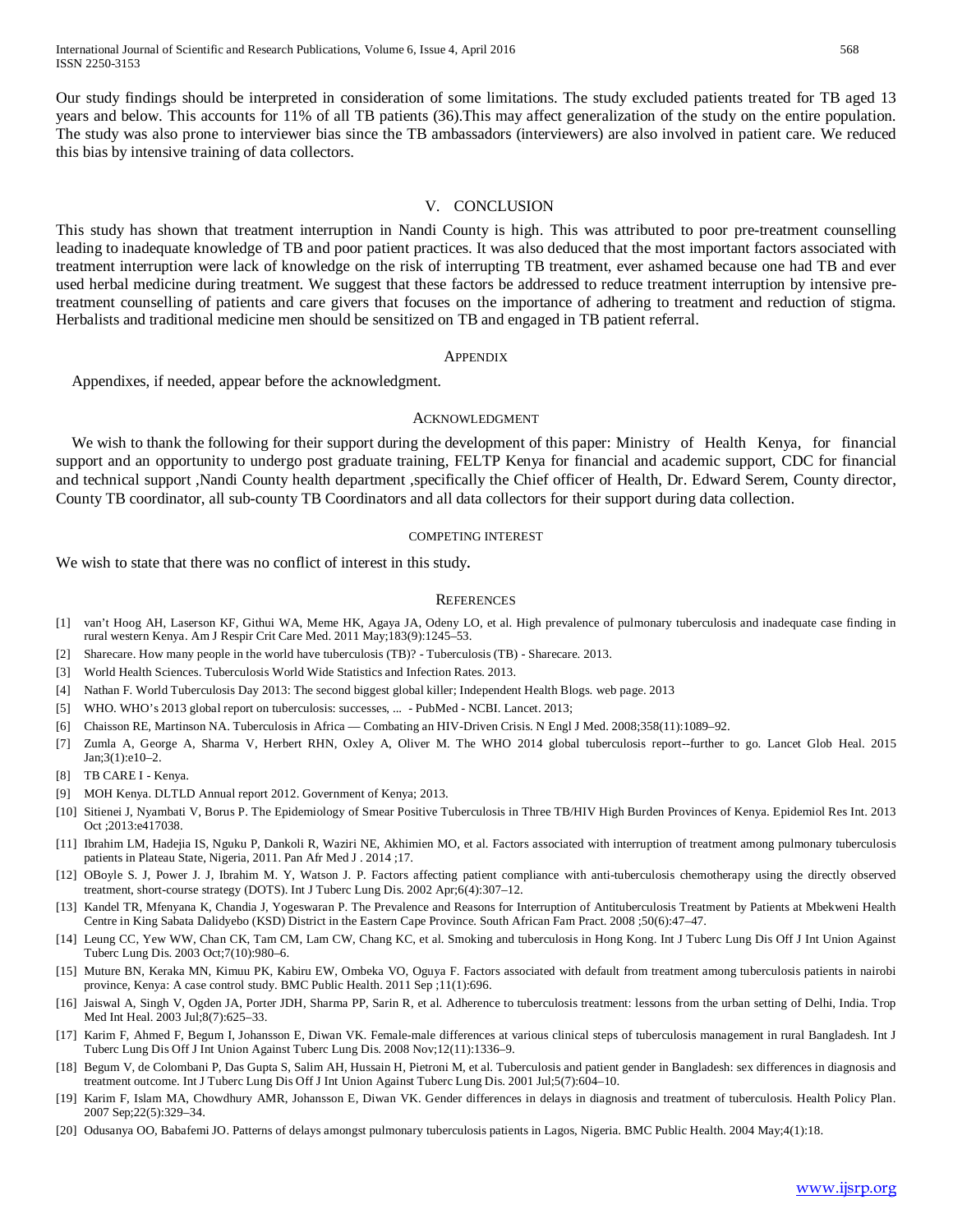- [21] Yimer S, Holm-Hansen C, Yimaldu T, Bjune G. Health care seeking among pulmonary tuberculosis suspects and patients in rural Ethiopia: a community-based study. BMC Public Health. 2009 Dec;9(1):454.
- [22] Transparent Africa. Open Kenya | Transparent Africa . 2014.
- [23] Nandi County Facts and Details Kenya Counties Leaders Updates .
- [24] Van't Hoog AH, Marston BJ, Ayisi JG, Agaya J a, Muhenje O, Odeny LO, et al. Risk factors for inadequate TB case finding in Rural Western Kenya: a comparison of actively and passively identified TB patients. PLoS One. 2013;8(4):e61162.
- [25] Comolet TM, Rakotomalala R, Rajaonarioa H. Factors determining compliance with tuberculosis treatment in an urban environment, Tamatave, Madagascar. Int J Tuberc Lung Dis. 1998 Nov;2(11):891–7.
- [26] Cramm JM, Finkenflügel HJM, Møller V, Nieboer AP. TB treatment initiation and adherence in a South African community influenced more by perceptions than by knowledge of tuberculosis. BMC Public Health. BioMed Central Ltd; 2010 Jan 17;10(1):72.
- [27] Boateng SA, Kodama T, Tachibana T, Hyoi N. Factors Contributing to Tuberculosis (TB) Defaulter Rate in New Juaben Municipality in the Eastern Region of Ghana. J Natl Inst Public Heal. National Institute of Public Health; 2010 Sep;59:291–7.
- [28] Muture BN, Keraka MN, Kimuu PK, Kabiru EW, Ombeka VO, Oguya F. Factors associated with default from treatment among tuberculosis patients in nairobi province, Kenya: A case control study. BMC Public Health . 2011 Sep;11(1):696.
- [29] Pardeshi GS. Time of default in tuberculosis patients on directly observed treatment. J Glob Infect Dis .Medknow Publications; 2010 Sep;2(3):226–30.
- [30] Liu Z, Shilkret KL, Ellis HM. Predictors of Sputum Culture Conversion Among Patients With Tuberculosis in the Era of Tuberculosis Resurgence. Arch Intern Med. 1999 May;159(10):1110.
- [31] Kaona FA, Tuba M, Siziya S, Sikaona L. An assessment of factors contributing to treatment adherence and knowledge of TB transmission among patients on TB treatment. BMC Public Health. 2004 Dec;4(1):68.
- [32] WHO. Tuberculosis . 2014.

#### **AUTHORS**

**First Author** – Alfred Wandeba Wanyonyi, M.B.Ch.B, FELTP (JKUAT), wandeba@gmail.com.

**Second Author** – Dr. Paul Mutebi Wanjala, Ph.D., Eldoret University, p\_mutebi@yahoo.com.

**Third Author** – Prof. Helen Lydia Kutima, Ph.D., JKUAT, hkutima@yahoo.com.

**Correspondence Author** – Alfred Wandeba Wanyonyi, M.B.Ch.B, FELTP (JKUAT), wandeba@gmail.com.+254722991269.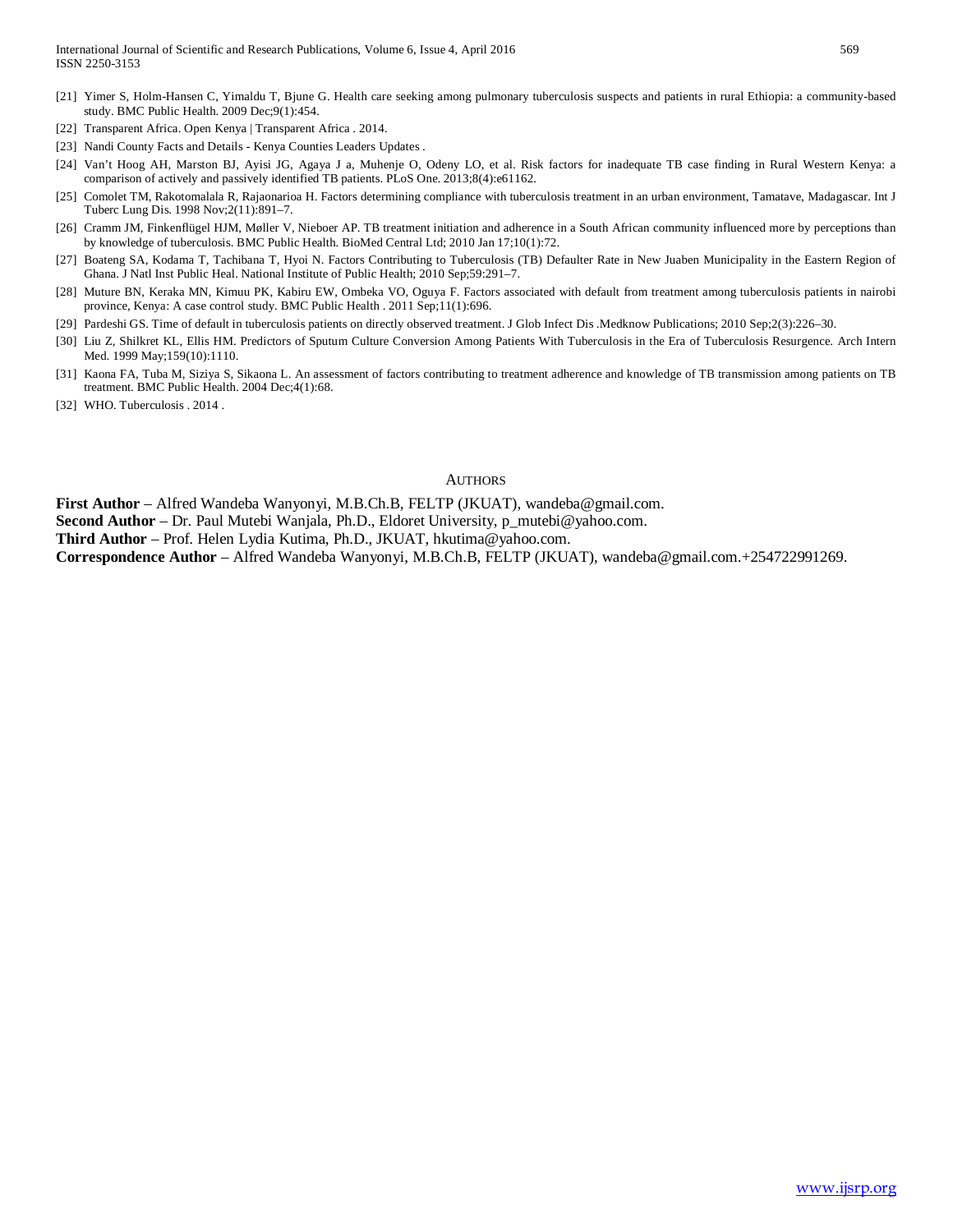| Description            | Total $(\%)$         | Interrupters $(\%)$   | Non-interrupters $(\%)$ |  |
|------------------------|----------------------|-----------------------|-------------------------|--|
| Total subjects         | 252(100)             | 78(31.0)              | 174(69.0)               |  |
| <b>Sex</b>             |                      |                       |                         |  |
| Female                 | 103(40.9)            | 33(42.3)              | 70(40.2)                |  |
| Male                   | 149(59.1)            | $\overline{45(57.7)}$ | 104(59.8)               |  |
| Age                    |                      |                       |                         |  |
| $14-19$                | 10(4.0)              | 1(1.3)                | 9(5.2)                  |  |
| $20-29$                | 59(23.4)             | 13(16.7)              | 46(26.4)                |  |
| 30-39                  | 69(27.4)             | 26(33.3)              | 43(24.7)                |  |
| $40 - 49$              | 55(21.8)             | 18(23.1)              | 37(21.4)                |  |
| $50-59$                | 29(11.5)             | 6(7.7)                | 23(13.2)                |  |
| Over <sub>60</sub>     | 30(11.9)             | 14(18.0)              | 16(9.2)                 |  |
| Marital status         |                      |                       |                         |  |
| Cohabiting             | $\overline{3}(1.2)$  | $\overline{1}(1.3)$   | 2(1.2)                  |  |
| Married                | 143(56.8)            | 46(59.0)              | 97(55.8)                |  |
| Other                  | 3(1.2)               | 1(1.3)                | 2(1.2)                  |  |
| Single                 | 86(34.1)             | 23(29.5)              | 63(36.2)                |  |
| Widow/ Widower         | 17(6.7)              | 7(9.0)                | 10(5.8)                 |  |
| Type of family         |                      |                       |                         |  |
| Monogamous             | 206(81.8)            | 61(78.2)              | 145(83.3)               |  |
| Polygamous             | 46(18.2)             | 17(21.8)              | 29(16.7)                |  |
| <b>Education</b> level |                      |                       |                         |  |
| Primary and below      | 152(60.3)            | 53(68.0)              | 99(56.9)                |  |
| Secondary              | 72(28.6)             | 19(24.4)              | 53(30.5)                |  |
| College/Tertiary       | 23(9.1)              | 6(7.7)                | 17(9.8)                 |  |
| University             | 5(2.0)               | 00                    | 5(2.9)                  |  |
| Religion               |                      |                       |                         |  |
| Atheist                | 7(2.8)               | 2(2.6)                | 5(2.9)                  |  |
| Catholic               | 113(44.8)            | 39(50.0)              | 74(42.5)                |  |
| Muslim                 | 1(0.4)               | $\boldsymbol{0}$      | 1(0.6)                  |  |
| Protestant             | 131(52.0)            | 37(47.4)              | $\overline{94(54.0)}$   |  |
| Occupation             |                      |                       |                         |  |
| Casual laborer         | 53(21.0)             | 19(24.36)             | 34(19.54)               |  |
| Employed(Formal)       | 27(10.7)             | 8(10.26)              | 19(10.92)               |  |
| Farmer                 | 118(46.8)            | 34(43.59)             | 84(48.28)               |  |
| Other                  | $\overline{11(4.4)}$ | 2(2.56)               | 9(5.17)                 |  |
| Small scale business   | 43(17.1)             | 15(19.23)             | 28(16.09)               |  |
| Nuclear family type    |                      |                       |                         |  |
| Dual parent            | 148(58.7)            | 33(42.3)              | 115(66.1)               |  |
| Single parent          | 104(41.3)            | 45(57.7)              | 59(33.9)                |  |

**Table 1; Socio-demographics of patients on treatment for TB, Nandi County, 2014**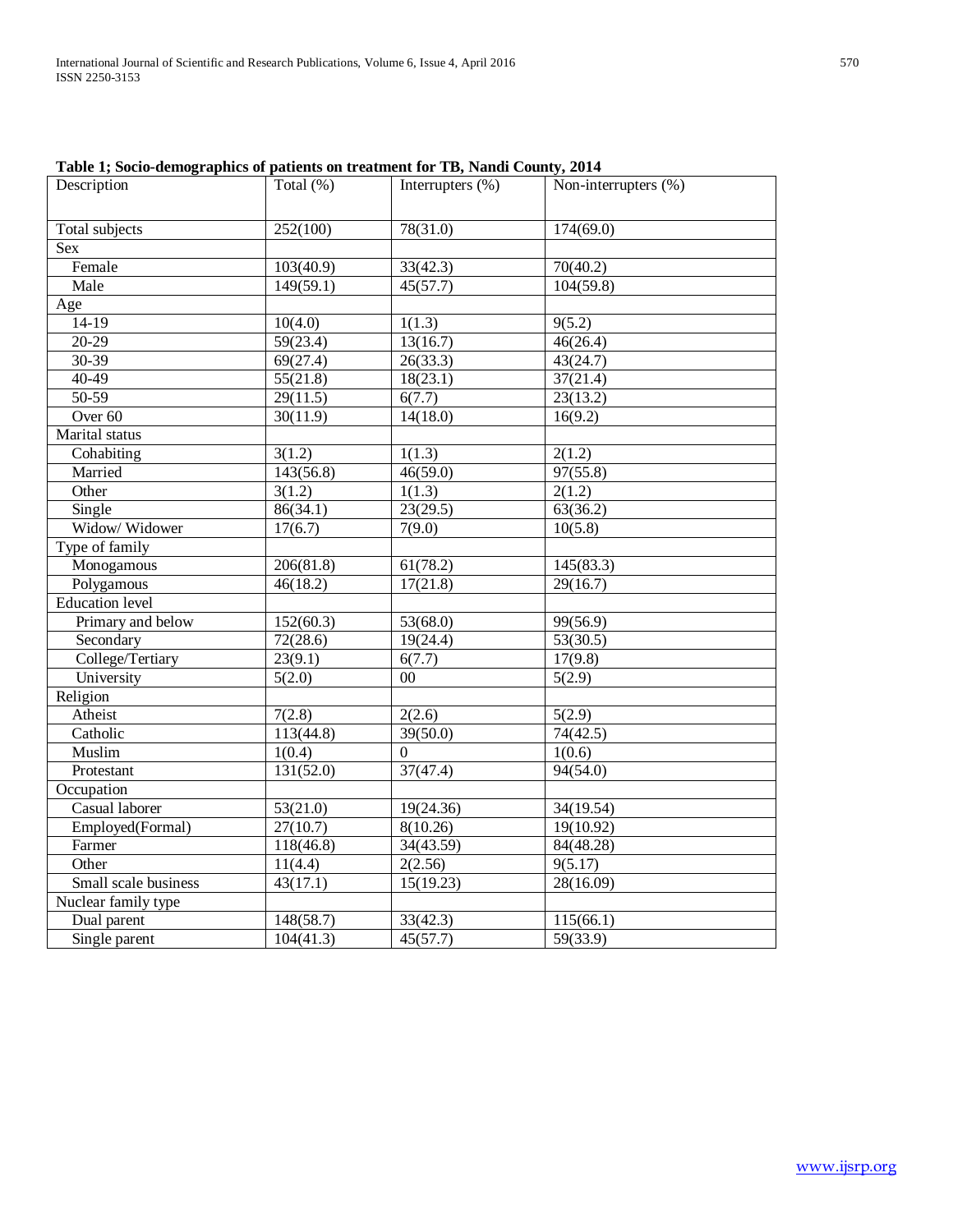| Variable                        | Total (%) | Interrupters (%)      | Non-interrupters (%) |
|---------------------------------|-----------|-----------------------|----------------------|
| <b>Symptoms at diagnosis</b>    |           |                       |                      |
| Cough                           | 220(87.3) | 69(88.5)              | 151(86.8)            |
| Chest pains                     | 172(68.3) | 55(70.5)              | 117(67.2)            |
| Hemoptysis                      | 49(19.4)  | 15(19.2)              | 34(19.5)             |
| Weight loss                     | 156(61.9) | 61(60.4)              | 95(62.9)             |
| Loss of appetite                | 85(33.7)  | 23(29.5)              | 62(35.6)             |
| Night sweats                    | 173(68.7) | 50(64.1)              | 123(70.7)            |
| Other symptoms                  | 7(2.9)    | 1(1.3)                | 6(3.5)               |
| <b>Reasons for interruption</b> |           |                       |                      |
| Too ill                         |           | 10(12.82)             |                      |
| Stock-outs                      |           | $\overline{0}$        |                      |
| Migration to new home           |           | 2(2.6)                |                      |
| Afraid of Injections            |           | 2(2.6)                |                      |
| Inadequate food                 |           | 40(51.3)              |                      |
| Medication tasted unpleasantly  |           | $\overline{37}(47.4)$ |                      |
| Drugs not working               |           | 12(15.4)              |                      |
| Too many Pills                  |           | 50(64.1)              |                      |
| Relief from symptoms            |           | 13(16.7)              |                      |
| Stigma                          |           | 12(15.4)              |                      |
| Side effects                    |           | 41(52.6)              |                      |
| <b>Side effects of anti-TBs</b> |           |                       |                      |
| Altered vision                  | 26(10.3)  | 10(12.8)              | 16(9.2)              |
| Headaches                       | 46(18.3)  | 14(18.0)              | 32(18.4)             |
| Vomiting                        | 74(29.4)  | 30(38.5)              | 44(25.3)             |
| Itching                         | 57(22.6)  | 21(26.9)              | 36(20.7)             |
| Jaundice                        | 25(9.9)   | 11(14.1)              | 14(8.1)              |
| Abdominal pains                 | 54(21.4)  | 22(28.2)              | 32(18.4)             |
| Change in urine colour          | 119(47.2) | 45(57.7)              | 74(42.5)             |
| <b>Causes of TB</b>             |           |                       |                      |
| Act of God                      | 11(4.4)   | 3(3.9)                | 8(4.6)               |
| Don't Know                      | 29(11.5)  | 12(15.4)              | 17(9.8)              |
| Infectious agent                | 182(72.2) | 49(62.8)              | 133(76.4)            |
| Other causes                    | 11(4.4)   | 8(10.3)               | 3(1.7)               |
| Smoking                         | 15(6.0)   | 5(6.4)                | 10(5.8)              |
| Witchcraft                      | 4(1.6)    | 1(1.3)                | 3(1.7)               |

**Table 2; Symptoms at diagnosis, Side effect profile and reasons for interruption among patients on Treatment for TB, Nandi County, 2014**